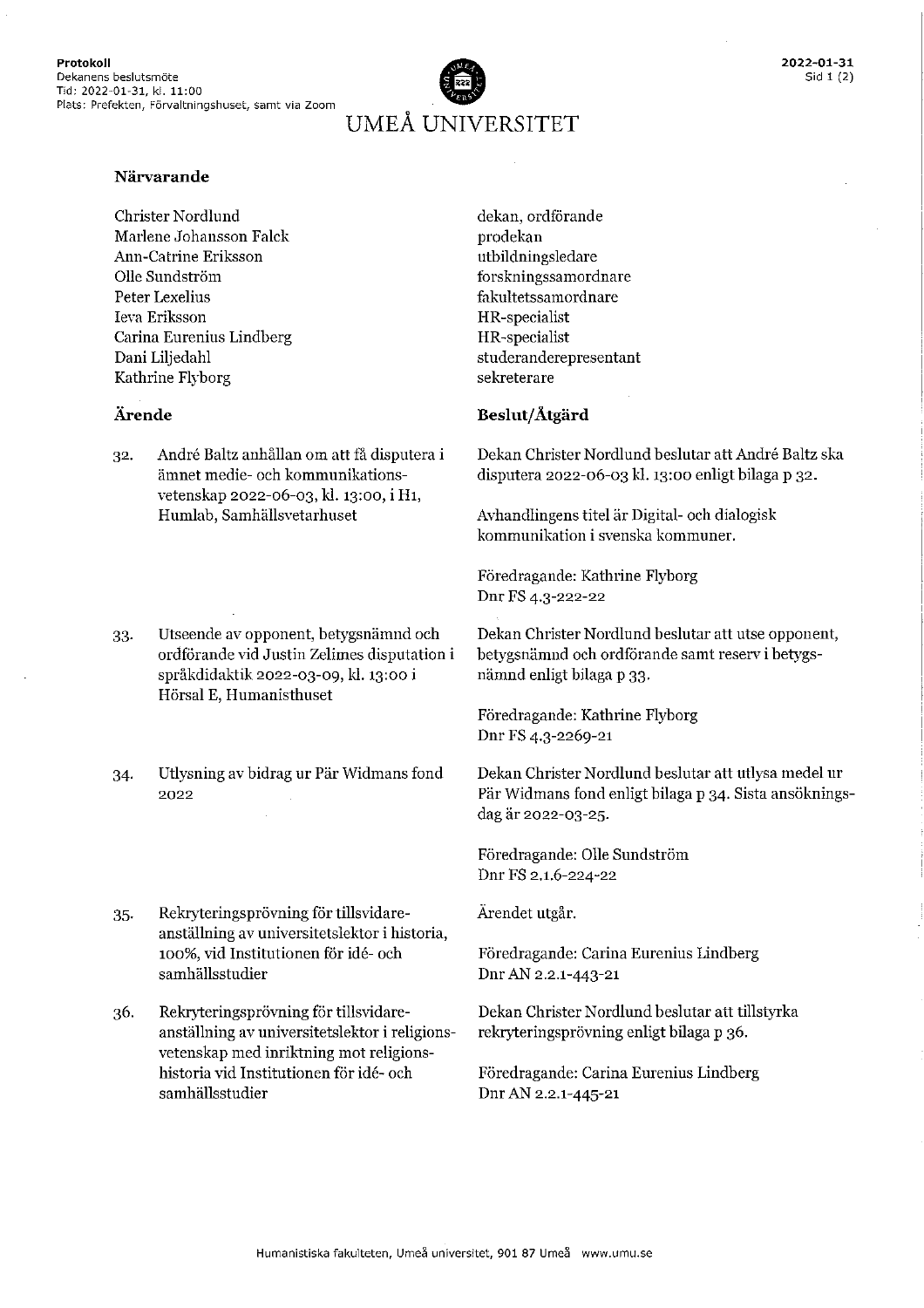

Rekryteringsprövning för tillsvidare-Dekan Christer Nordlund beslutar att tillstyrka 37. anställning av universitetsadjunkt i estiska rekryteringsprövning enligt bilaga p 37. ämnen med inriktning mot textilslöjd, 30%, vid Institutionen för estetiska ämnen Föredragande: Carina Eurenius Lindberg Dnr AN 2.2.7-1510-21 Dekan Christer Nordlund beslutar att tillstyrka Anställningsprofil för universitetsadjunkt i 38. estetiska ämnen med inriktning mot textilanställningsprofil enligt bilaga p 38. slöid Föredragande: Carina Eurenius Lindberg Dnr AN 2.2.7-1510-21 Utseende av sakkunnig vid anställning av Dekan Christer Nordlund beslutar att utse docent 39. Stefan Gelfgren, Umeå universitet, som sakkunnig vid universitetslektor i idéhistoria rubricerad befattning (bilaga p 39). Föredragande: Carina Eurenius Lindberg Dnr AN 2.2.1-1814-21 Dekan Christer Nordlund beslutar att utse docent Utseende av sakkunnig vid anställning av 40. Mikael Winninge, Umeå universitet, som sakkunnig vid universitetslektor i nya testamentets rubricerad befattning (bilaga p 40). exegetik Föredragande: Carina Eurenius Lindberg Dnr AN 2.2.1-1815-21 Dekan Christer Nordlund beslutar att uppdragstillägg Beslut om uppdragstillägg, Katrin 41. Holmqvist-Sten, tidigare prefekt vid enligt bilaga p 41 ska utgå till Katrin Holmqvist-Sten Konsthögskolan under perioden 2022-01-01 - 2022-06-30. Föredragande: Carina Eurenius Lindberg Dnr FS 1.2.3-2227-19 Dekan Christer Nordlund beslutar att anställa Anställningsavtal för Giuseppe Nencioni, 42. vilken anställs som senior universitets-Giuseppe Nencioni enligt bilaga p 42. lektor i italienska, 75%, vid Institutionen för språkstudier, under perioden Föredragande: Ieva Eriksson Dnr AN 2.2.1-1855-21 2022-02-01-2022-08-31 Anställningsavtal för Marta Andersson, Dekan Christer Nordlund beslutar att anställa 43. vilken anställs som universitetslektor i Marta Andersson enligt bilaga p 43. lingvistik, 100%, vid Institutionen för språkstudier fr.o.m. 2022-08-01 tills vidare Föredragande: Ieva Eriksson Dnr AN 2.2.1-255-21 **Justeras** Vid protokollet Union North Kathrine Flyborg **Christer Nordlund**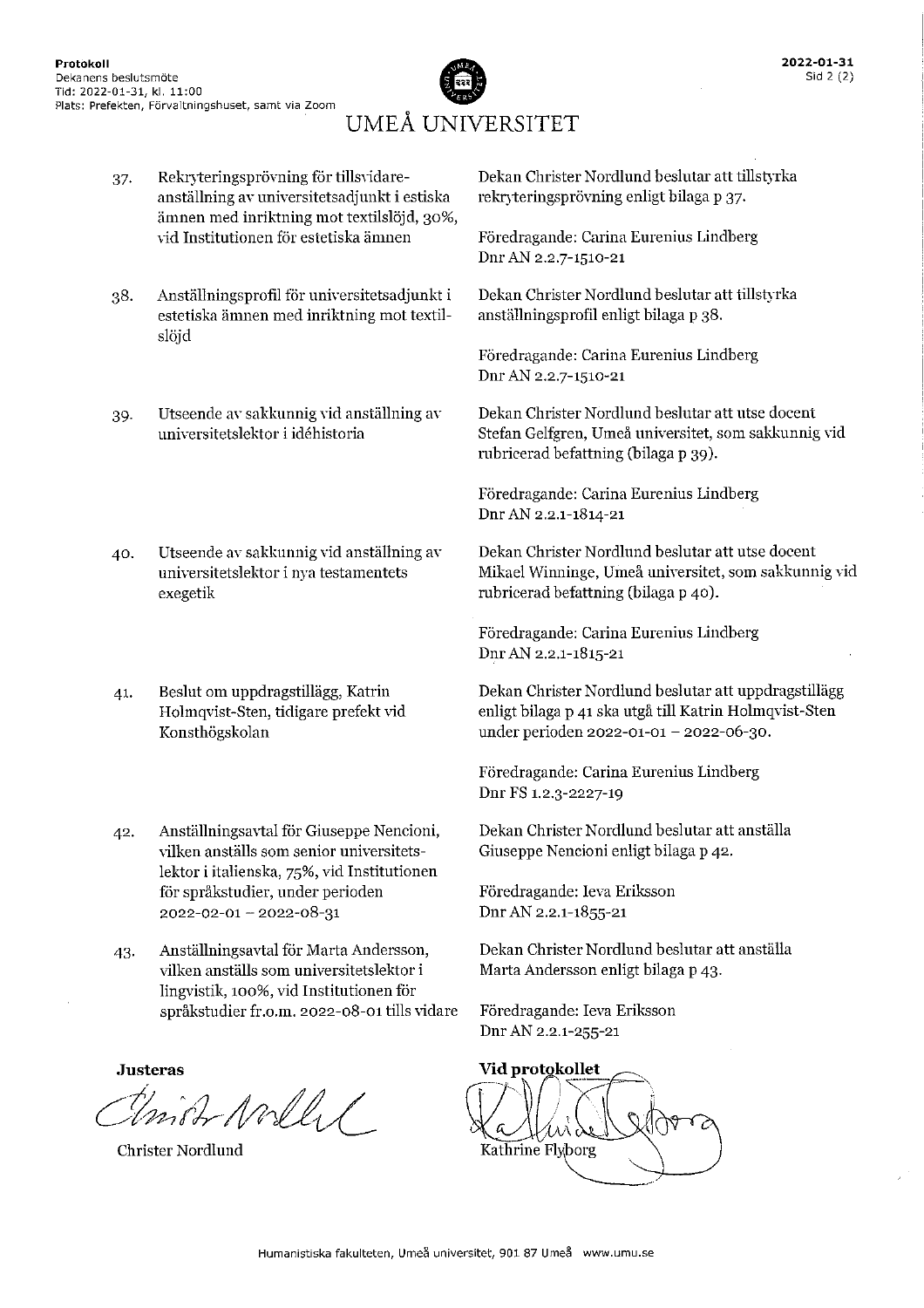agr p 32



Till dekanen vid<br>Humanistisk Fakultet Umeå universitet

# $\begin{array}{l}{\rm\bf S}\ddot{a}nds\;till\; Registrator\;med\;e-post\\{\rm\bf disputera}\ddot{\varpi}diarie.umu.se\end{array}$

 $\ddot{\phantom{a}}$ 

| Respondentens namn                                       | Datum                                      | Inkom                 |
|----------------------------------------------------------|--------------------------------------------|-----------------------|
| André Baltz                                              | 2022-01-25                                 | 2022-01-25            |
| Institutionstillhörighet<br>Kultur- och medievetenskaper |                                            |                       |
| <b>Fakultet</b>                                          | Kön                                        | Diarienr              |
| Humanistisk Fakultet                                     | $\boxtimes$ Man $\Box$ Kvinna $\Box$ Annat | FS 4.3-222-22         |
| E-postadress (privat)                                    | Telefon (arb)                              |                       |
| andre.baltz@gmail.com                                    | 0735252734                                 |                       |
| E-postadress (UmU)                                       | Önskas anknuten                            |                       |
| andre.baltz@umu.se                                       | e-post*?                                   |                       |
| Hemadress (ej obligatorisk)                              |                                            |                       |
| Istidsgatan 25                                           |                                            | lfylls av registrator |

Härmed anhåller jag om att få disputera

| ämnet                                                                                                                                                                                            | Huvudhandledare |  |
|--------------------------------------------------------------------------------------------------------------------------------------------------------------------------------------------------|-----------------|--|
| Medie- och kommunikationsvetenskap                                                                                                                                                               | Jesper Enbom    |  |
| Datum och klockslag                                                                                                                                                                              |                 |  |
| 2022-06-03 / 13:00                                                                                                                                                                               |                 |  |
| Lokal<br>H <sub>1</sub> , Humlab, Samhällsvetarhuset                                                                                                                                             |                 |  |
| Föreslagen opponent (namn, titel, institutionstillhörighet och lärosäte)<br>Magnus Fredriksson, lektor, institutionen för journalistik, medier och kommunikation (JMG),<br>Göteborgs Universitet |                 |  |
| Avhandlingens titel (notera att både svensk och engelsk version måste anges)                                                                                                                     |                 |  |
| Digital- och dialogisk kommunikation i svenska kommuner                                                                                                                                          |                 |  |
| Digital and dialogic communication in Swedish municipalities                                                                                                                                     |                 |  |
| Ytterligare information (t.ex. önskemål om förkortad spikningstid, disputation utom terminstid, v.v. ange skäl till detta)                                                                       |                 |  |

OBS! För bokning av tid för spikning av avhandlingen, var vänlig kontakta universitetsbiblioteket.<br>\* anknuten e-post innebär förlängning av UmU identitet 12 månader efter avslutad anställning

| <b>UMEÅ UNIVERSITET</b>                               | <b>BESLUT</b>                                                                                                                                                                             |                    |
|-------------------------------------------------------|-------------------------------------------------------------------------------------------------------------------------------------------------------------------------------------------|--------------------|
| Föreslagen tid och plats för disputationen fastställs | Datum för beslut: 2020-01-31                                                                                                                                                              |                    |
| Förkortad spikningstid                                | $\Box$ Medges                                                                                                                                                                             | $\Box$ Medges inte |
| Avhandlingen spikas senast                            | -------------------------                                                                                                                                                                 |                    |
| Disputation utom terminstid                           | $\Box$ Medges                                                                                                                                                                             | $\Box$ Medges inte |
| Avhandling spikas senast                              |                                                                                                                                                                                           |                    |
| Chist Nadle<br>Christer Nordlund, dekan               | Exp: André Baltz, Jesper Enborn, Kerstin Engström,<br>Per Melander, Lena Danielsson, Margareta Lindblom,<br>Ester Roos Engstrand, promotion@umu.se,<br>publicering.ub@umu.se, Registrator |                    |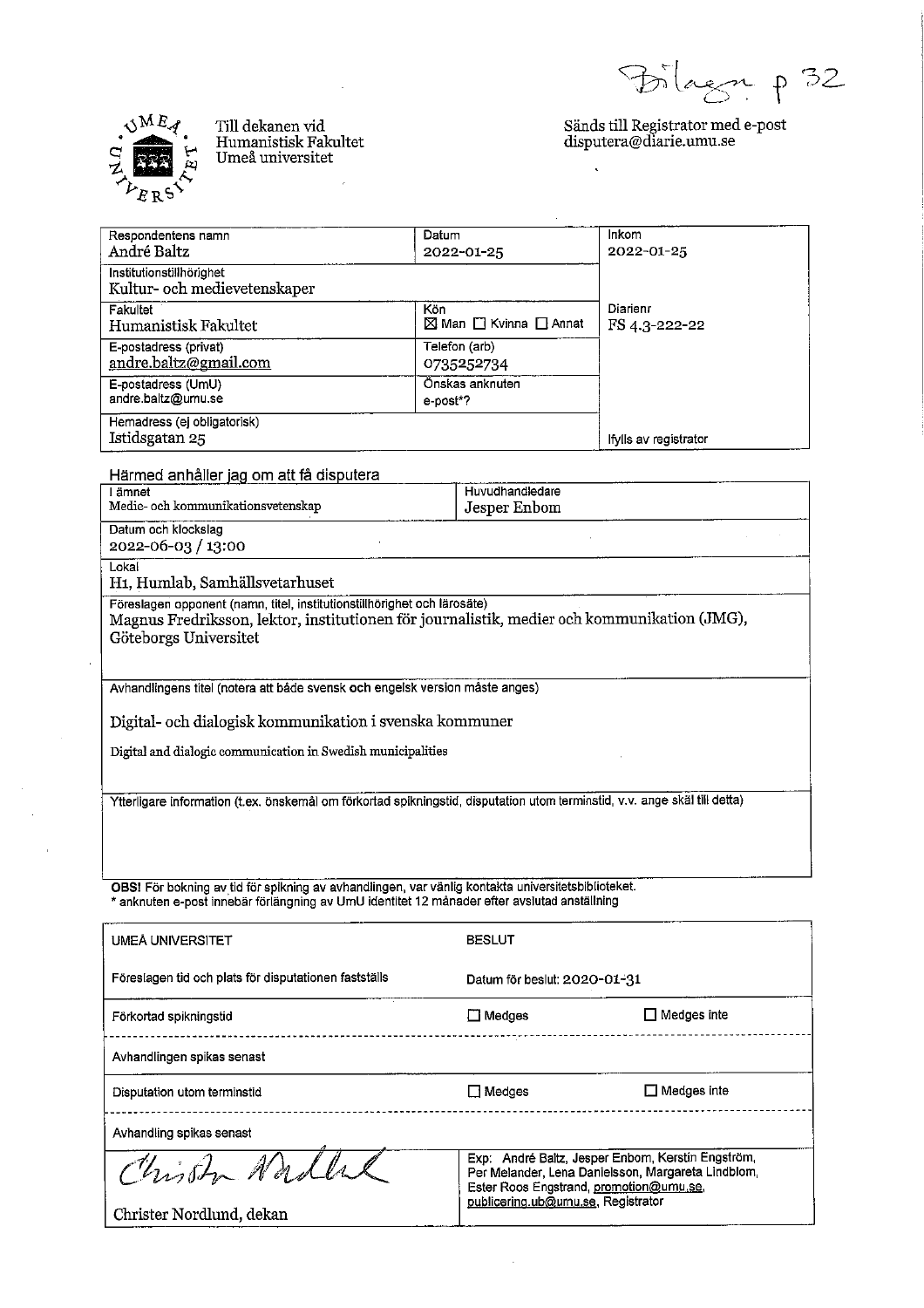

2022-01-31

Bilaga p

Sid  $1(1)$ 

### Utseende av opponent, betygsnämnd och ordförande vid Justin Zelimes disputation i språkdidaktik. 2022-03-09. kl. 13:00 Hörsal E. Humanisthuset

Humanistiska fakulteten beslutar att utse, efter hörande med prefekt Daniel Andersson, institutionen för språkstudier, som

opponent docent Angeline Mbogo Barrett, School of Education, Bristol University,

ordförande professor Kirk Sullivan, Institutionen för språkstudier, Umeå universitet,

betygsnämnd professor Tommaso Milani, Institutionen för svenska språket, Göteborgs universitet,

docent Linus Salö. Institutionen för svenska och flerspråkighet – Centrum för tvåspråkighetsforskningen, Stockholms universitet,

professor Caroline Kerfoot, Institutionen för svenska och flerspråkighet – Centrum för tvåspråkighetsforskningen, Stockholms universitet,

samt som reserv i betygsnämnd utses fil.dr./universitetslektor Annika Norlund Shaswar, Institutionen för språkstudier, Umeå universitet,

när Justin Zelime försvarar sin doktorsavhandling; "Sir, mon kapab ekri sa mo an Kreol silvouple?" [Sir, can I write this word in Creole please?] - Contrasting Language-in-Education Policy Intentions, Perceptions and Practices: Evidence from the Seychelles.

Christo Nordbul

**Christer Nordlund** Dekan

Exp. 2022-01-31

via e-post till Justin Zelime, Angeline Mbogo Barrett, Tommaso Milani, Linus Salö, Caroline Kerfoot, Annika Norlund Shaswar, Kirk Sullivan, Mats Deutschmann, Anders Steinvall, Berit Lundgren, Daniel Andersson, Christina Karlberg, Registrator /kf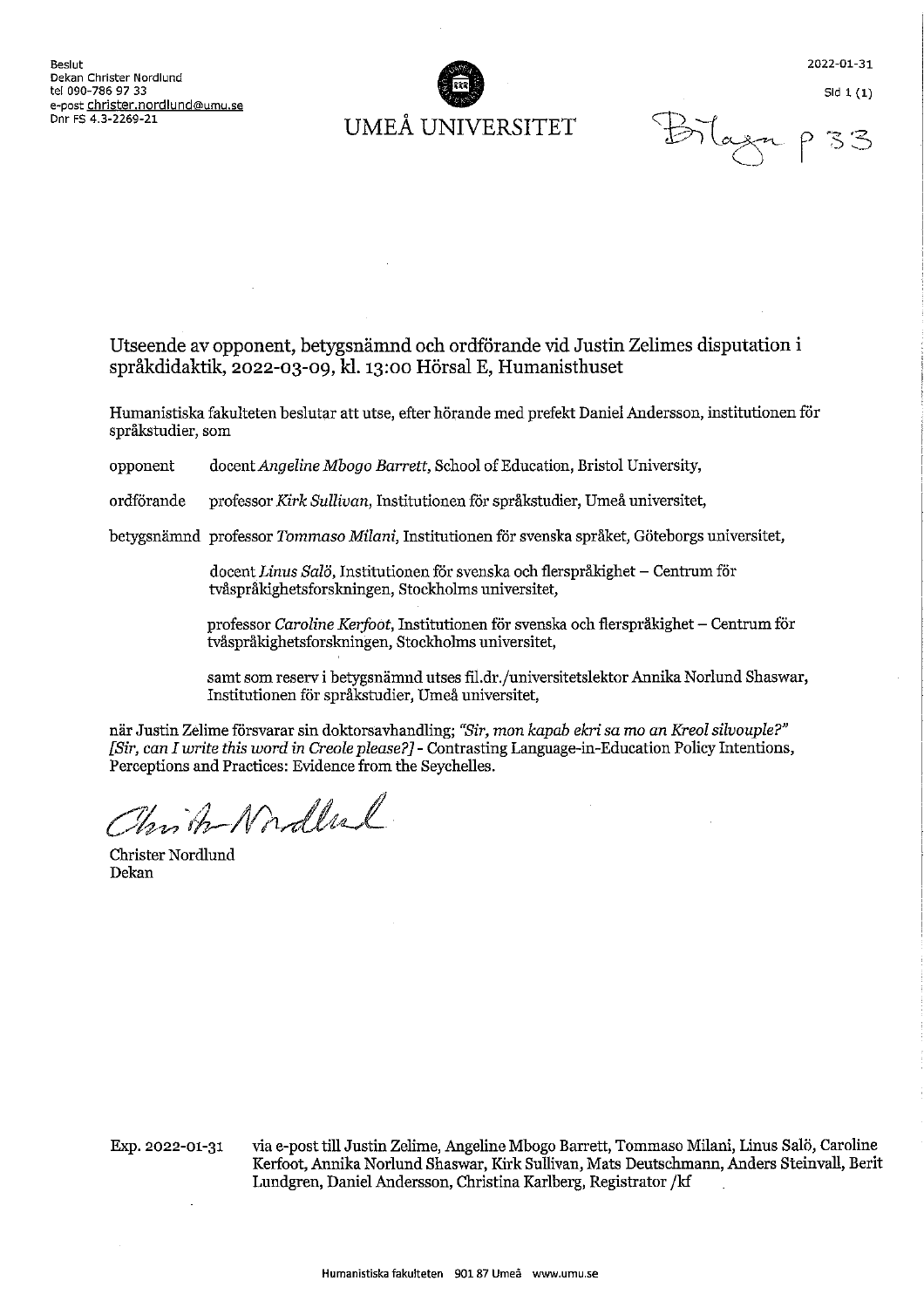**UMEÅ UNIVERSITY** 

**Januari 31, 2022**  Page 1 (1) **Decislon Ref, No FS 4.3-2269-21** 

Bilagn

# **Appointment of faculty examiner, examination board and chair at Justin Zelime's defence ofhis thesis for the degree of Doctor of Philosophy in Language Didactics, March 9, 2022, 13.00 a.m. at Lecture Hall E, Humanities Building**

After consulting the Head of the Department of Language Studies, Daniel Andersson, the Dean of the Faculty of Arts, Professor Christer Nordlund has decided to appoint

| as faculty examiner                 | Reader (docent) Angeline Mbogo Barrett, School of Education,<br>Bristol University,                                                                               |
|-------------------------------------|-------------------------------------------------------------------------------------------------------------------------------------------------------------------|
| as members of the examination board | Professor Tommaso Milani, Department of Swedish,<br>multilingualism, language technology, University of Gothenburg,                                               |
|                                     | Associate Professor (docent) Linus Salö, The Department of<br>Swedish Language and Multilingualism, Centre for Research on<br>Bilingualism, Stockholm University, |
|                                     | Professor Caroline Kerfoot, The Department of Swedish Language<br>and Multilingualism, Centre for Research on Bilingualism,<br>Stockholm University,              |
|                                     | as replacement member of the examination board, PhD/Senior<br>Lecturer Annika Norlund Shaswar, Department of Language<br>Studies, Umeå University                 |
| as chair                            | Professor Kirk Sullivan, Department of Language Studies,<br>Umeå University,                                                                                      |

at Justin Zelime's defence ofhis thesis "Sir, *mon kapab ekri sa* mo *an Kreol silvouple?" [Sir, can I write this word* in *Creole please?]-* Contrasting Language-in-Education Policy Intentions, Perceptions and Practices: Evidence from the Seychelles.

Chicha Modlere

Christer Nordlund Dean

Sent 1/31/2022 by e-mail to Justin Zelime, Angeline Mbogo Barrett, Tommaso Milani, Linus Salö, Caroline Kerfoot, Annika Norlund Shaswar, Kirk Sullivan, Mats Deutschmann, Anders Steinvall, Berit Lundgren Daniel Andersson, Christina Karlberg, Registrator /kf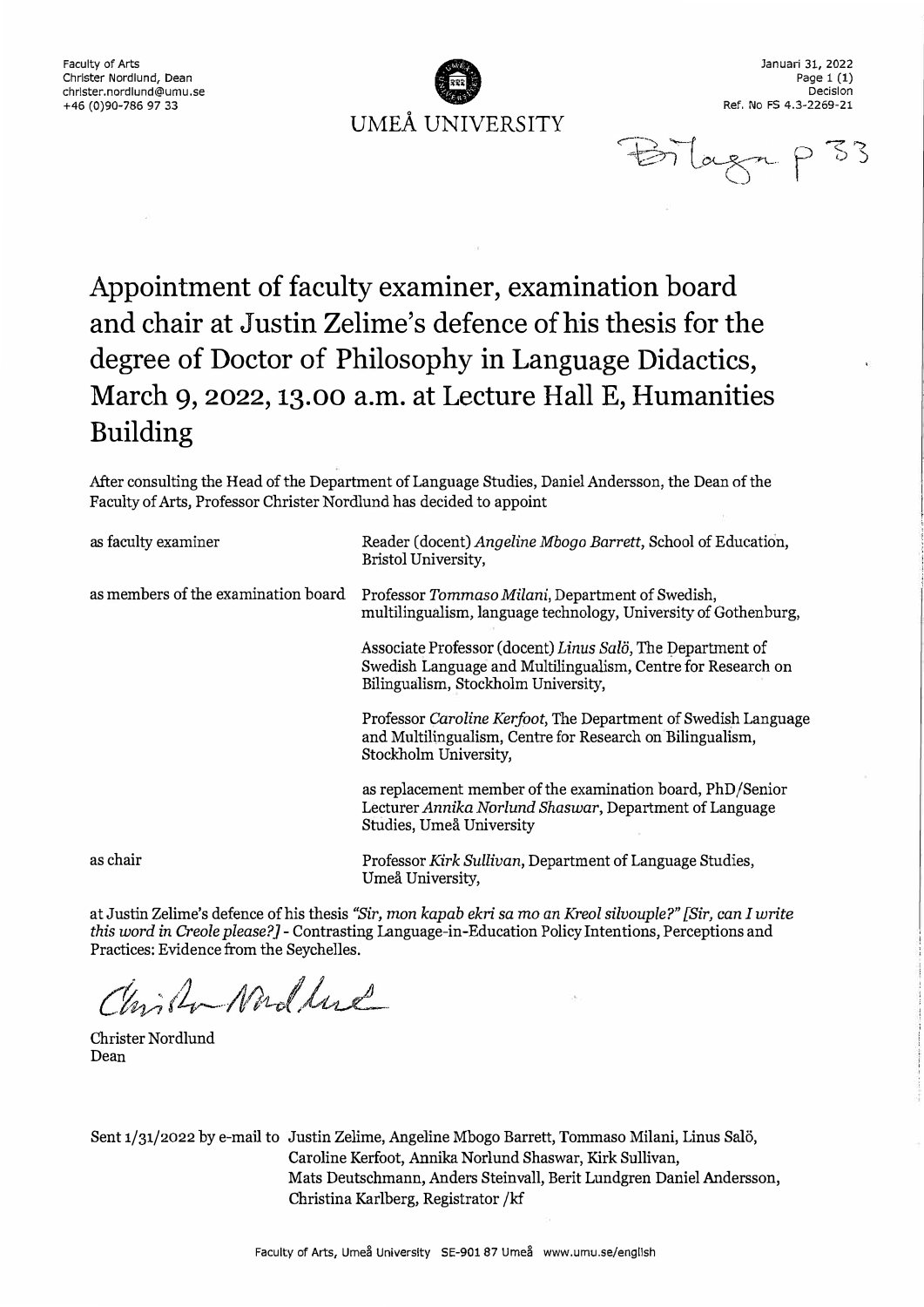Beslut Dekan Christer Nordlund christer.nordlund@umu.se 090-786 9733

Drir FS 2.1.6-224-22



2022-01-31 Sid  $1(1)$ 

 $\mathbb{B}$ lag

### Utlysning av bidrag ur Pär Widmans fond 2022

Pär Widman har i testamente gett medel till förmån för tryckning av artiklar, böcker eller annat i ämnet litteraturhistoria, framför allt studiet av författarskap med beröring till de tre nordliga länen. Fakultetsledningen utlyser medel för tryckning eller elektronisk publicering av arbeten inom ämnet litteraturvetenskap. 25 799,04 kronor kan sökas för dessa ändamål.

Bidraget får användas till utgången av mars 2023.

Ansökan mejlas till medel@diarie.umu.se (ange dnr FS 2.1.6-224-22 i subject/ämnesrad) senast den 25 mars 2022.

Dekan beslutar

att utlysa medel ur Pär Widmans fond enligt ovanstående.

Ärendet har föredragits av forskningssamordnare Olle Sundström.

Christ Nalle

Christer Nordlund Dekan, Humanistisk fakultet

**Expedieras till:** Registrator Prefekter Christine Lövtrup Per Melander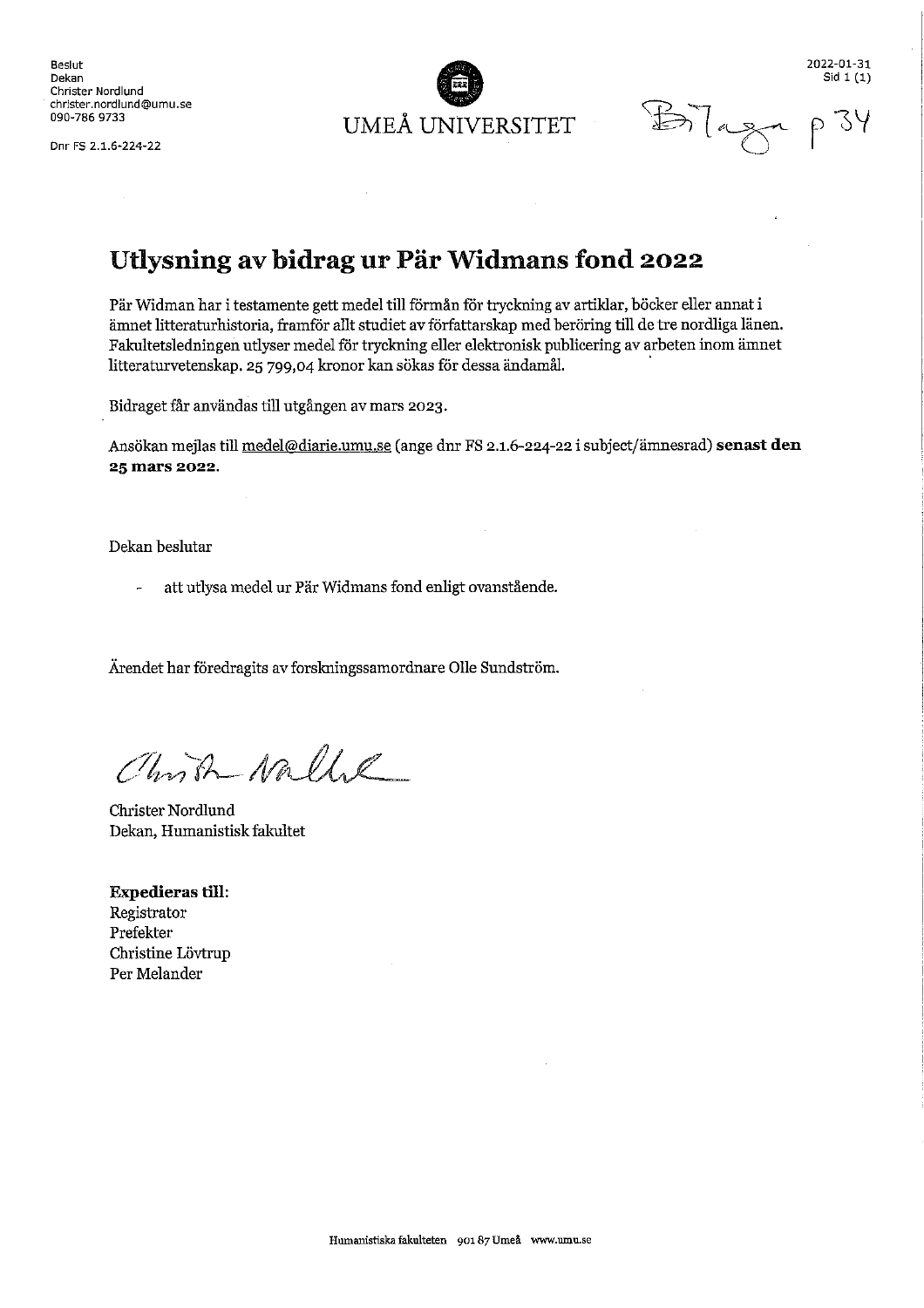

Dnr: AN 2.2.1-445-21

Poilagn p 36

# Anhållan om anställning av- och rekryteringsprövning för lärare/forskare vid Humanistisk fakultet

Institution/enhet: Institutionen för idé- och samhällsstudier

Prefekt/kontaktperson: Jonas Nilsson

|ionas.nilsson@umu.se E-post:

#### 1. Anställning som

#### Professor

#### $\circledcirc$ universitetslektor professor universitetslektor, adjungerad professor, adjungerad universitetslektor, gäst professor, gäst universitetslektor, senior professor, senior Forskare forskare Postdoktor Biträdande universitetslektor forskare, senior

Universitetslektor

#### 2. Ämnesområde

Religionsvetenskap med inriktning mot religionshistoria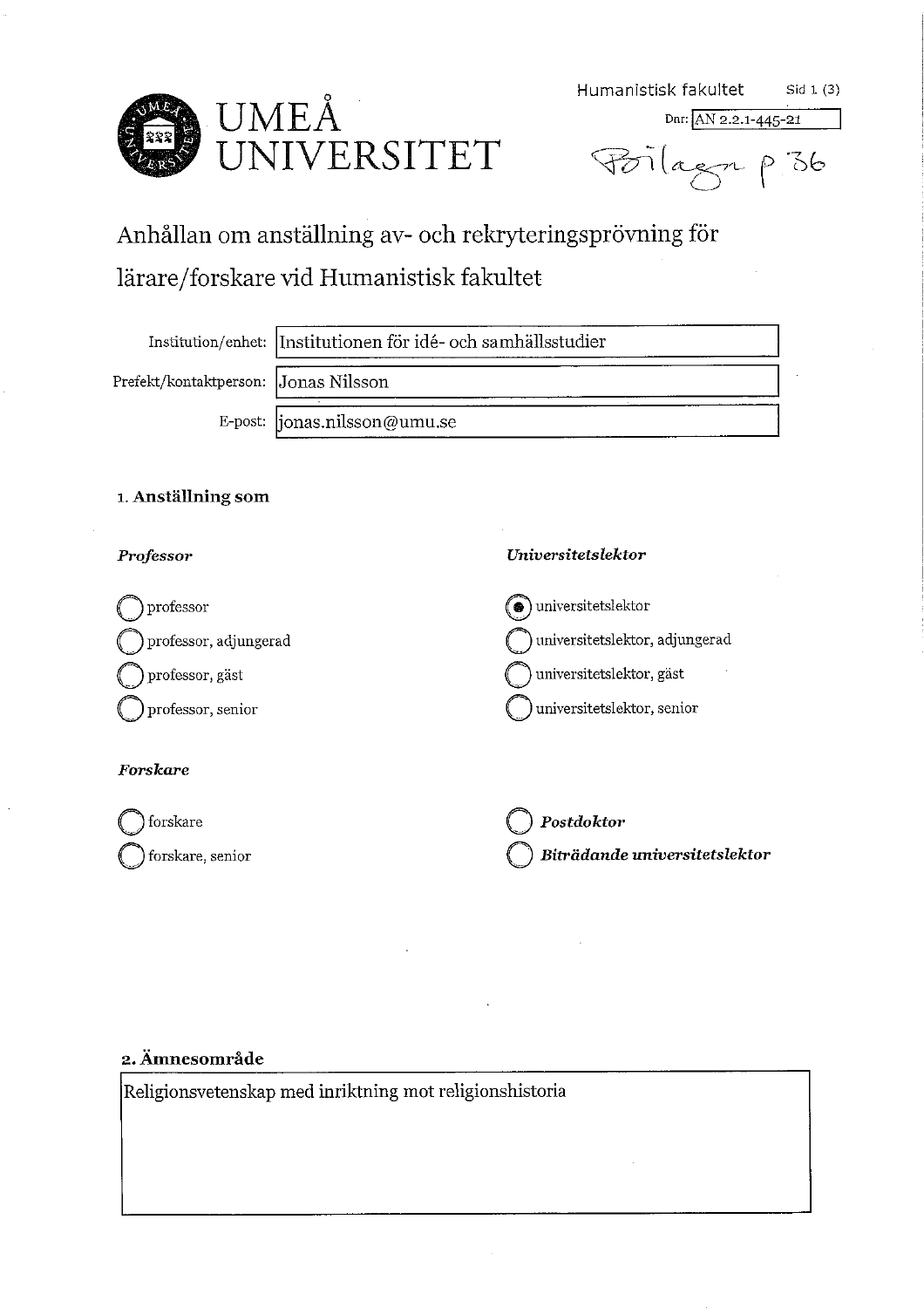#### 3. Anställningsform

Tillsvidareanställning

Tidsbegränsad anställning

Ange grund för tidsbegränsning

| Vikariat                                       |                            |
|------------------------------------------------|----------------------------|
| Tidsperiod:                                    |                            |
|                                                | Allmän visstidsanställning |
| Tidsperiod:                                    |                            |
| Annat:                                         |                            |
| (t.ex. senior<br>anställning, provanställning) |                            |
| Tidsperiod:                                    |                            |

#### 4. Anställningens omfattning



#### 5. Behovsanalys

#### Motivering till rekrytering

En anställning tillsvidare som universitetslektor i religionsvetenskap med inriktning mot religionshistoria är under tillsättning (AN 2.2.1-445-21). Institutionen har haft starka sökande till anställningen: tätgruppen som intervjuats utgörs av en professor och tre docenter. Institutionen bedömer att man för att långsiktigt klara bemanningen inom inriktningen religionshistoria behöver mer än en ny lektor - antalet studenter i religionsvetenskap (inklusive kurserna för blivande lärare) ökar under 2022 i volym. Institutionen anhåller därför om att få anställa två personer i den utlysning som är under tillsättning. Den höga grad av vetenskaplig skicklighet som samtliga sökande i tätgruppen för anställningen har, gör också att det inte är osannolikt att någon av de två personer som anställs under de närmaste åren kan komma att erhålla extern forskningsfinansiering.

Att anställa en extra lektor i denna utlysning är också ett sätt att (1) använda mer myndighetskapital inom utbildning och (2) förbättra lektorers och andra lärares arbetsmiljö genom att bidra till att en högre andel av institutionens undervisning görs av tillsvidareanställda lärare.

Ursprunglig motivering till rekryteringen:

Institutionen har under både 2020 och 2021 haft behov av vikarierande lärare i religionsvetenskap, och bedömer att det från 2022 och framåt kommer att finnas ett fortsatt behov av lärarkompetens, då främst med inriktning mot religionshistoria. Att göra en tillsvidarerekrytering är viktigt för att institutionens lärare tillsammans ska kunna arbeta längsiktigt med att utveckla utbildningen i religionsvetenskap och bidrar samtidigt till att stärka den religionsvetenskapliga forskningsmiljön.

Institutionens/enhetens verksamhetsutveckling och personalbehov (fylls i för en anställning över 6 månader)

Se motivering till rekrytering. Institutionen planerar att använda myndighetskapital inom utbildning (i enlighet med institutionens plan för förbrukning av myndighetskapital) för att under de två första åren finansiera utökad kompetensutvecklingstid, något som syftar till att 1. göra anställningen mer attraktiv; 2. stärka kopplingen mellan utbildning och forskning; och 3. förbättra arbetsmiljön för nyanställda lektorer.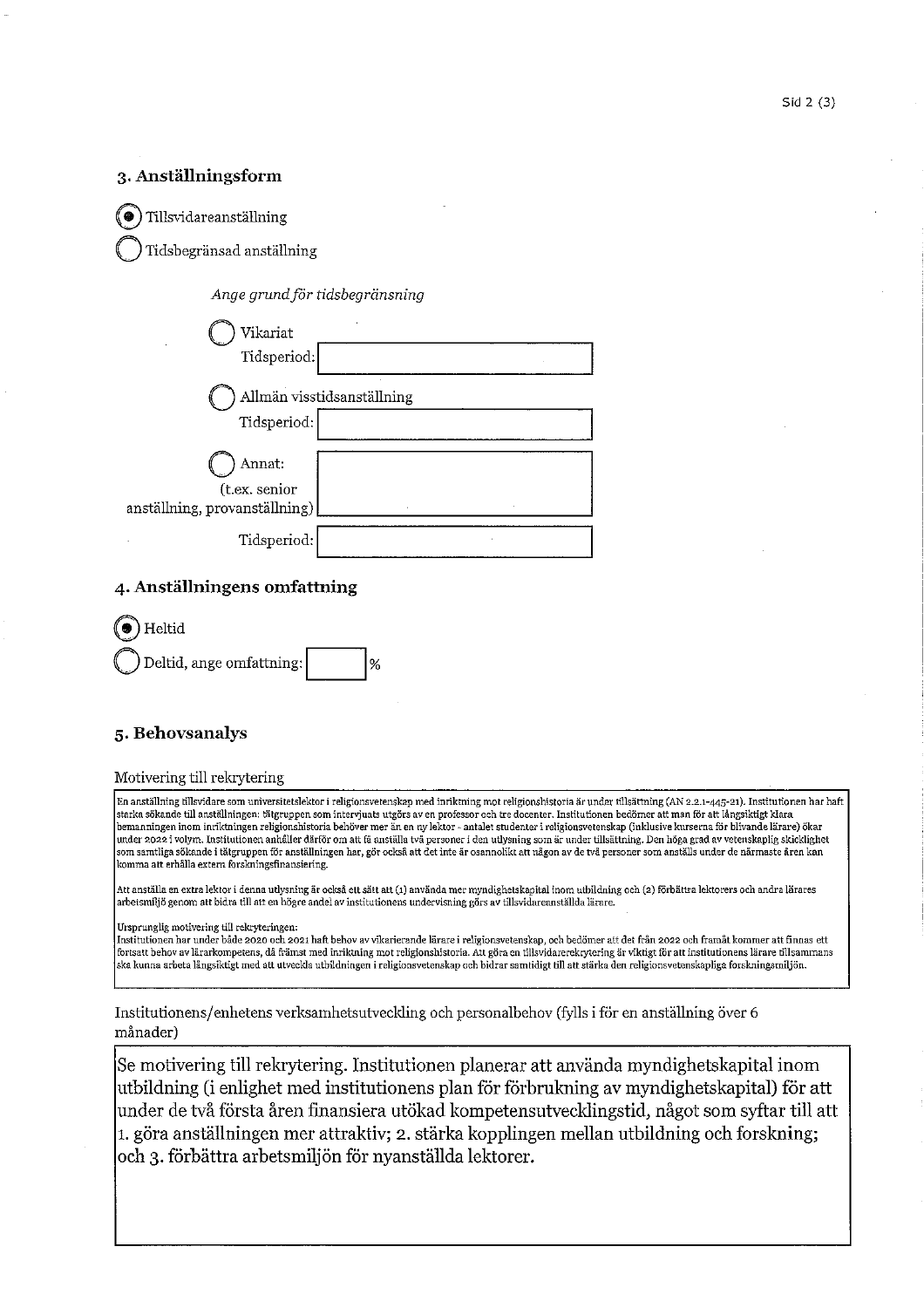Institutionens/enhetens kompetensförsörjningsplan (infoga länk till kompetensförsörjningsplan):

attps: intra.aurora.umu.se org.idesam. Documents Verksamhetsplanering%200ch%20upp%C3%B6jjning\_Strategisk%20kompatensio%CC%88rso%CC%88rjningsplan%202020-2022%20IdeSam%20(1).pdf

Anställningens finansieringsplan

Anställningen finansieras med anslag för utbildning och med myndighetskapital.

Beskrivning av arbetsuppgifter samt redovisning av fördelning undervisning och forskning

Undervisning äger rum såväl på campus som på internetbaserade kurser. En stor del av undervisningsinnehållet har inriktning mot religionshistoria. I anställningen ingår under de två första åren 60% undervisning/administration och 40% kompetensutveckling. Efter de två inledande åren ingår i anställningen 80% undervisning/administration och 20% kompetensutveckling. Kompetensutvecklingstiden används i normalfallet till forskning och arbete med ansökningar om externa forskningsmedel, och universitetslektorer förväntas bidra till utvecklingen av ämnet genom att aktivt söka extern finansiering för forskning. Förutom undervisning ingår undervisningsrelaterad administration samt personal-, ämnes- och planeringsmöten.

#### 6. Kontrakt från extern finansiär (bifogas separat)

För anställning som forskare (huvudsökande) bifogas kontrakt från extern finansiär som tillstyrker personens koppling till finansieringen (gäller för anställningar utan utlysning).

#### 7. Anställningsprofil

#### 8. Lokal samverkansgrupp (LSG)

Ärendet har behandlats i lokal samverkansgrupp (ange datum):  $|220127$ 

Ärendet föredras av (ifylls av HR-specialist):

Carina Eurenius Lindberg

Nedanstående ifylls av dekan

**Beslut** 

Tillstyrkan Avstyrkan

UniDr Nordlal  $.01.3$ 

Datum

Underskrift

Christer Nordlund, Dekan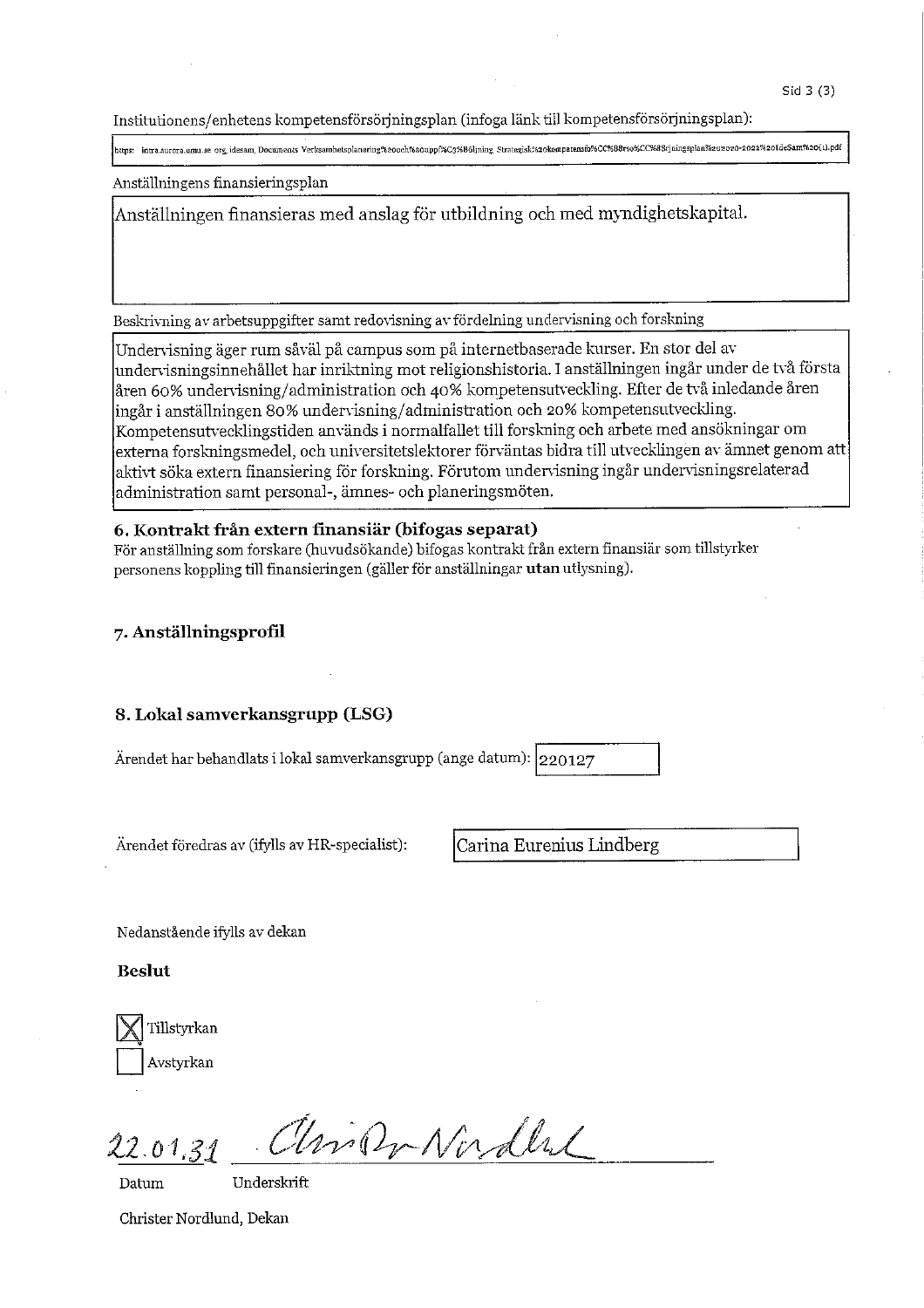Umeå universitet 901 87 Umeå



Anhållan om utlysning av anställning

Universitetsadjunkt/adjungerad universitetsadjunkt

- 37  $B$ ilagn p

Blanketten används som underlag för rektors beslut om dispens för utlysning av anställning som universitetsadjunkt och adjungerad universitetsadjunkt

> Diarienr AN 2.2.7-1510-21

| Institution                                      |                                    | Fakultet                       |  |  |
|--------------------------------------------------|------------------------------------|--------------------------------|--|--|
| Institutionen för estetiska ämnen                |                                    | Humanistisk fakultet           |  |  |
| Prefekt                                          |                                    |                                |  |  |
| Stina Wikberg                                    |                                    |                                |  |  |
| Epostadress                                      |                                    |                                |  |  |
| stina.wikberg@umu.se                             |                                    |                                |  |  |
| Anhållan avser anställning som                   |                                    |                                |  |  |
| ⊠<br>Universitetsadjunkt                         | Universitetsadjunkt.<br>adjungerad | Universitetsadjunkt,<br>senior |  |  |
| Anställningsform                                 |                                    |                                |  |  |
| M<br>Tillsvidare                                 | Allmän visstidsanställning         | Vikariat                       |  |  |
| Lokalt kollektivavtal adjungerad lärare          |                                    | Annat, ange vad                |  |  |
| Anställningsperiod vid tidsbegränsad anställning |                                    |                                |  |  |
| Från och med                                     | Dock längst till och med           | Omfattning i %                 |  |  |

#### Ämnesområde

| _______________                                |  |
|------------------------------------------------|--|
|                                                |  |
| Estetiska ämnen med inriktning mot textilslöjd |  |
|                                                |  |

30

#### Synnerliga skäl

|   | Undervisning på grund- och avancerad nivå i språkfärdighetsmoment                                                                                                                                       |
|---|---------------------------------------------------------------------------------------------------------------------------------------------------------------------------------------------------------|
|   | Undervisning på grund- och avancerad nivå i praktiska moment, färdighetsträning och praktisk tillämpning                                                                                                |
|   | Undervisning på grund- och avancerad nivå av professionsnära moment                                                                                                                                     |
| 区 | Problem att genomföra undervisning på grundnivå pga avsaknad av disputerade sökanden med professions-<br>kompetens till universitetslektorat inom ramen för professions-/yrkesutbildningar <sup>1</sup> |

#### Motivering

Motivering till anställning

Institutionen för estetiska ämnen behöver utöka sin personalstyrka och vill därför bevilja utökad sysselsättningsgrad för en av sina deltidsanställda lärare i textilslöjd. Undervisningen i kurser inom lärarprogrammet och fristående kurser med inriktning mot slöjd vilar på såväl konstnärlig som vetenskaplig grund. Detta bidrar till specifika kompetenskrav vid rekrytering av lärare. Vi vill bevilja denna utökning då vi har specifika behov av den kompetens som läraren i fråga besitter.

Nina Mattsson, vars sysselsättningsgrad vi vill utöka med 30%, har dokumenterade kunskaper inom textilslöjd, såväl hantverkskunnande som ämnesdidaktik, och mångårig undervisningserfarenhet från såväl ungdomsskola som universitet inom textilslöjd med visad hög kvalitet. Hon är anställd vid institutionen för estetiska ämnen som universitetsadjunkt till omfattningen 50% sedan 2015. De senaste

<sup>&</sup>lt;sup>1</sup> Vid åberopande av detta synnerliga skäl ska kunna påvisas svårigheter med rekrytering av disputerade personer vid utlysning av professionsinriktade universitetslektorat.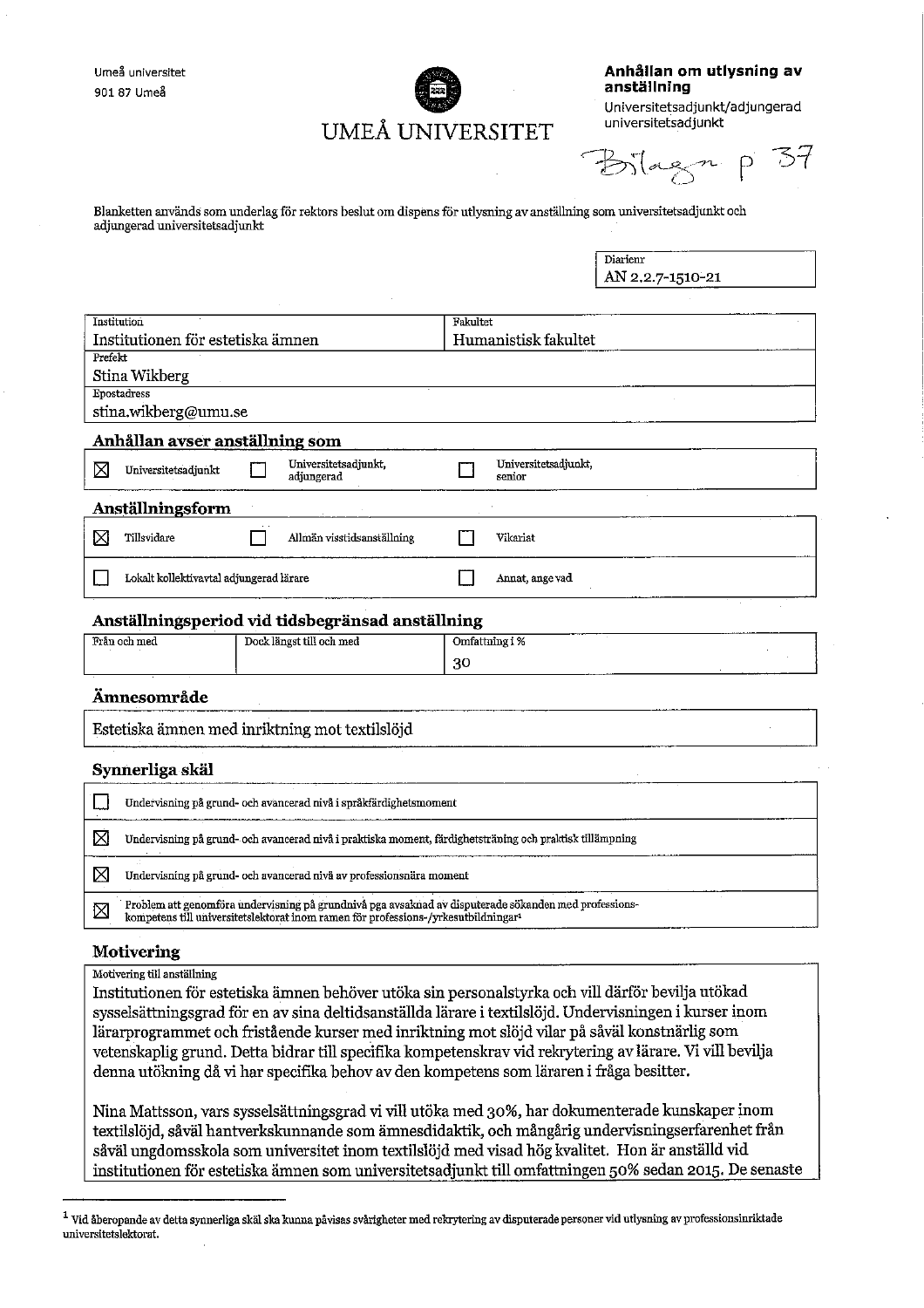två åren har hon haft tillfälligt utökad sysselsättningsgrad 30-35% för uppdrag som studierektor, ett uppdrag som hon delar med en annan lärare. Institutionen vill nu ombesörja att hennes utökning görs tillsvidare för att möjliggöra att institutionen kan fortsätta att använda hennes kompetenser både inom undervisning och som studierektor.

Institutionen bedömer att även om hon skulle lämna sitt uppdrag som studierektor, kommer hennes kompetens att behövas i undervisningen i textilslöjd. Inom 3-4 år kommer två av institutionens heltidsanställda lärare inom textilslöjd att gå i pension och institutionen kommer då att behöva rekrytera. Det är därför motiverat att en redan anställd lärare, med värdefull kompetens och förtrogenhet med uppdrag och verksamhet, kan ges större omfattning på sin anställning.

Inom uppdraget som studierektor har Nina Mattsson haft ansvar för bemanningsfrågor samt varit kontaktperson för Lärarhögskolan i samband med de uppdrag institutionen får inom olika alternativa vägar till lärarexamen, som KPU (Kompletterande Pedagogisk Utbildning) och VAL (Vidareutbildning av Lärare). Nina Mattsson har under sin tid som studierektor visat prov på de kunskaper och egenskaper i övrigt som krävs för att ta huvudansvar för institutionens bemanning och som institutionen därför har ett stort behov av, även fortsättningsvis. Hon har mycket god organisatorisk och kommunikativ förmåga, är lösningsorienterad och har hög digital kompetens

Utöver sin anställning vid institutionen är Nina Mattsson anställd 20% i Umeå kommun, där hon undervisar i textilslöjd. Detta innebär att hon upprätthåller och bidrar med goda professionskunskaper och insikter i villkoren för undervisning i ungdomsskolan till institutionens verksamhet. Hon är i nuläget den enda av institutionens fast anställda lärare som har denna dubbla tillhörighet som lärare i både grundskola och universitet, vilket gör henne extra värdefull då institutionens kärnverksamhet är lärarutbildning inom estetiska ämnen.

#### Adjungerad universitetsadjunkt

Nedanstående fylls i endast vid anställning av adjungerad adjunkt

Huvudarbetsgivare Här anges vem som är huvudarbetsgivare för den tilltänkta adjungeringen.

Hur anställningen gagnar verksamhetens behov

Här motiveras hur adjungeringen är ett komplement till andra kategorier av lärare och vilken kompetens som tillförs som normalt inte finns i verksamheten.

För adjungerad adjunkt med tjänstgöringsgrad som avviker från 20 %

Om tjänstgöringsgraden för anställning som adjungerad adjunkt avviker från kollektivavtalets normaltid på 20 % anges motivering till det här.

#### Anhållan tillstyrks av dekan

| 区 | Ja              | Datum och underskrift av dekan |                               | Namnförtydligande |
|---|-----------------|--------------------------------|-------------------------------|-------------------|
|   |                 | $\theta$ <sup>1</sup>          | P)                            |                   |
|   | Ne <sup>x</sup> |                                | $\mathscr{N}$<br>y.<br>S<br>A | Christer Nordlund |

#### **Ev motivering dekan**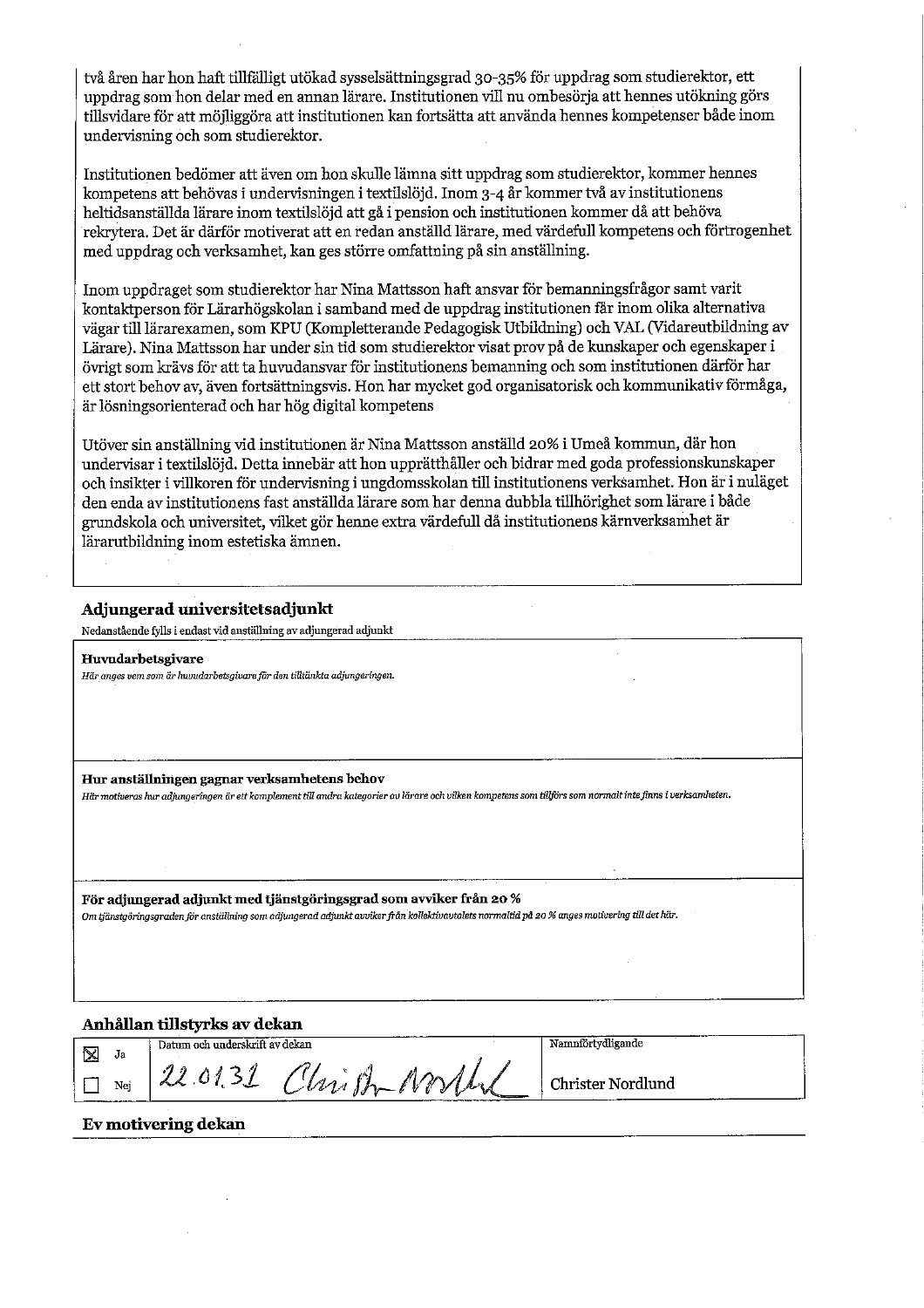#### Bilagor som bifogas till fakulteten

| $\times$ | Anställningsprofil                 |  |  |
|----------|------------------------------------|--|--|
|          | Kompetensförsörjningsplan          |  |  |
|          | $\operatorname{Finansieringsplan}$ |  |  |
|          | $\sim$                             |  |  |
|          |                                    |  |  |

Utdrag ur handläggningsordningen, dnr FS 1.1-2200-16

- menter and the particle of the state of the state of the material state in the state of the state of the motivering och varity motivering och det ska framgå val som föranleder behovet av utlysning och varför kravet på univ  $\mathbf{1}$
- Bilagor ska bifogas i enlighet med fakultetens önskemål.  $\overline{\mathbf{2}}$
- Ansökan skickas till dekan som yttrar sig över ansökan.  $\bf{3}$
- Handläggare vid fakultetskansli begär diarienummer för ärendet.  $\overline{4}$
- Handläggare vid fakultetskansli tar ärendet till rektorsmöte för beslut och ansvarar för att ärendet expedieras.  $\overline{\mathbf{5}}$

LA1701v2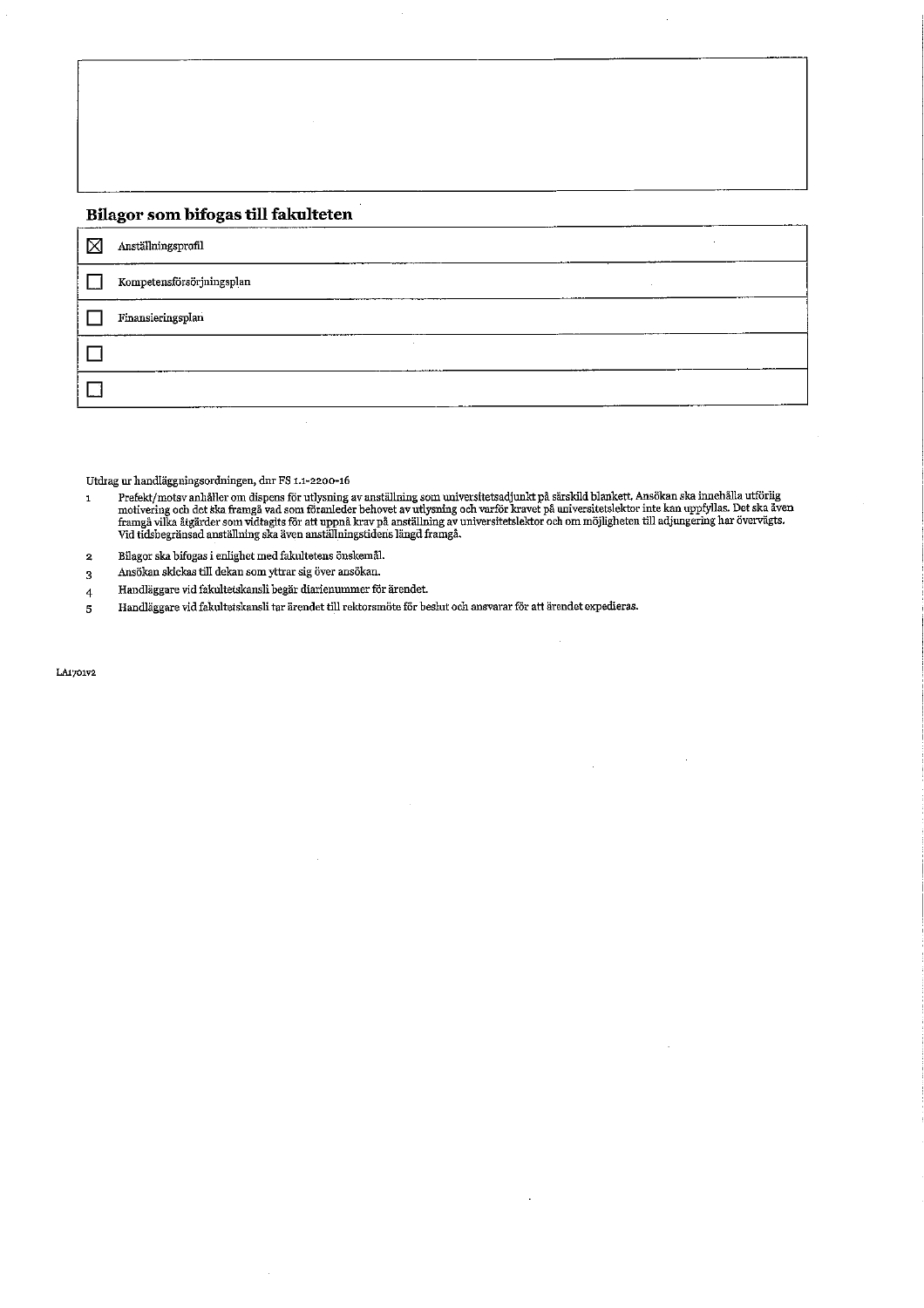**Bestutt** Anställningsprofil Dekan Christer Nordlund christer.nordlund@umu.se 090-786 97 33 Dnr AN 2.2.7-1510-21

UMEÅ UNIVERSITET

Sid 1 (2) Bilaga

2022-01-31

### Universitetsadjunkt i estetiska ämnen med inriktning mot textilslöjd

#### 1. Ämnesområde för anställningen

Anställningen avser ämnesområdet estetiska ämnen med inriktning mot textilslöjd. Med textilslöjd avses både hantverkskunnande och ämnesdidaktik.

#### 2. Behörighetsgrunder för anställning som universitetsadjunkt

Behörig att anställas som universitetsadjunkt är den som avlagt examen på lägst magisternivå inom relevant område eller har någon annan yrkesskicklighet som är av betydelse med hänsyn till anställningens ämnesinnehåll och de arbetsuppgifter som ska ingå i anställningen.

Goda språkkunskaper i svenska samt förmåga att undervisa på detta språk utgör krav för anställningen.

#### 3. Bedömningsgrunder för urvalet

Specifika bedömningsgrunder är dokumenterade kunskaper inom textilslöjd, såväl hantverkskunnande som ämnesdidaktik.

Undervisningserfarenhet från universitet eller högskola inom ovanstående område med visad hög kvalitet är krav för anställningen. Lärarexamen inom textilslöjd med inriktning mot grundskola eller gymnasium är meriterande. Erfarenhet av undervisning i textilslöjd i grundskola och gymnasium är meriterande. Hög digital kompetens och erfarenheter av att undervisa i textilt hantverk via digital plattform är meriterande.

Till allmänna bedömningsgrunder hör god samarbetsförmåga samt kompetens och lämplighet i övrigt som behövs för att fullgöra arbetsuppgifterna väl.

#### 4. Avvägning mellan bedömningsgrunder

Särskild vikt ska fästas vid dokumenterade kunskaper inom textilslöjd, såväl hantverkskunnande som ämnesdidaktik. Stor vikt ska fästas vid undervisningserfarenhet från universitet eller högskola inom textilslöjd. Stor vikt ska fästas vid lärarexamen inom textilslöjd med inriktning mot grundskola eller gymnasium. Vikt ska fästas vid erfarenhet av undervisning i textilslöjd i grundskola och gymnasium. Vikt ska också fästas vid hög digital kompetens och erfarenheter av att undervisa i textilt hantverk via digital plattform.

Därutöver ska avseende fästas vid övriga bedömningsgrunder.

#### 5. Övrigt

Anställningen är tillsvidare och omfattar 30%. I anställningen ingår undervisning i kurser inom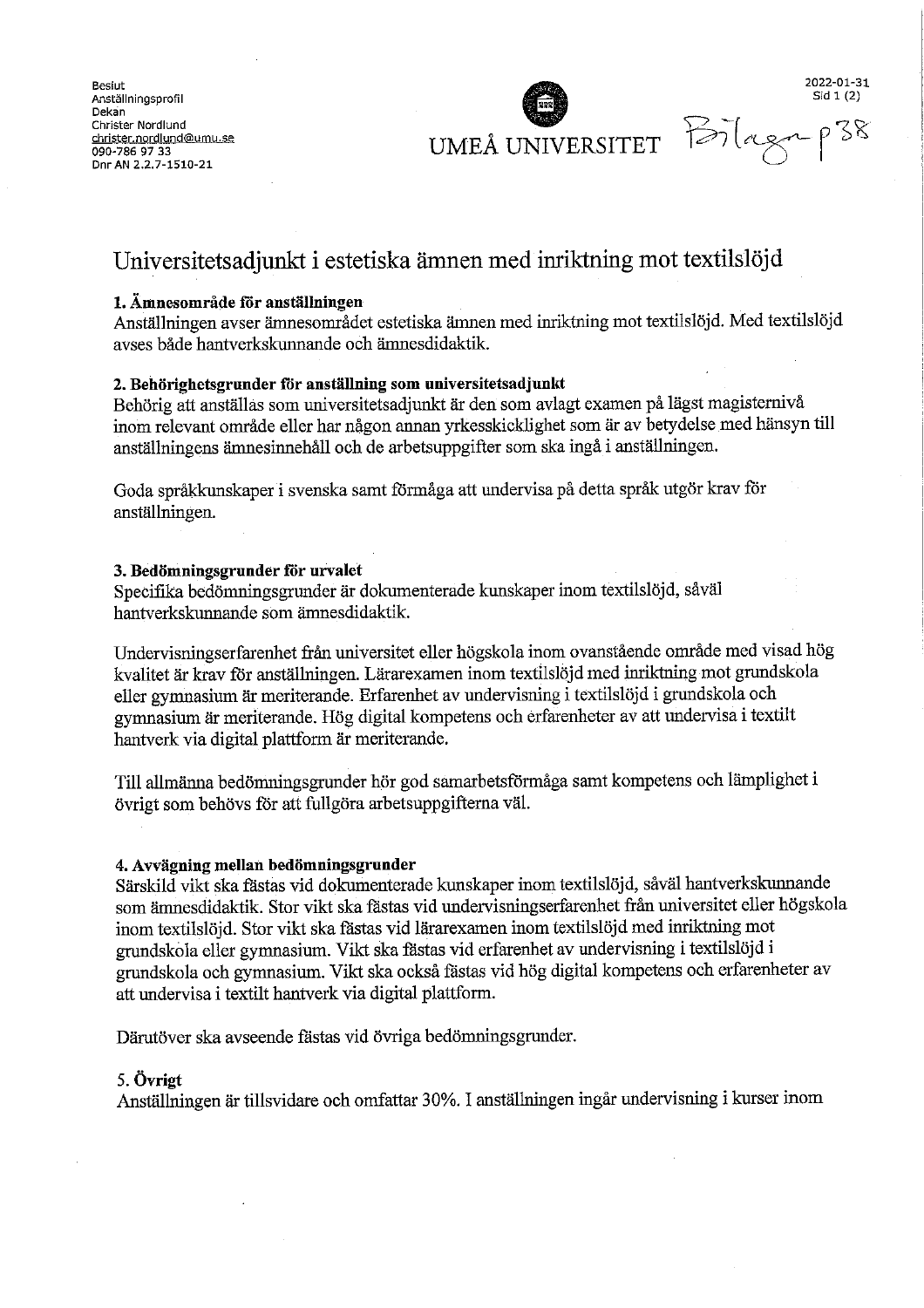Beslut Anställningsprofil Dekan Christer Nordlund christer.nordlund@umu.se 090-786 97 33<br>Dnr AN 2.2.7-1510-21



textilslöjd, såväl inom lärarutbildning som i fristående kurser, på grundnivå. I anställningen ingår även undervisning inom lärarutbildningens utbildningsvetenskapliga kärna när denna kräver kompetens i textilslöjd och ämnesdidaktik i slöjd. Undervisningen äger rum både på campus och i nätbaserade kurser. Förutom undervisning ingår undervisningsrelaterad administration samt personal-, ämnes- och planeringsmöten. I anställningens omfattning ingår 90% undervisning/administration och 10% kompetensutvecklingstid.

Arbetsort är Umeå och hög närvaro vid institutionen är ett krav.

**Beslut** 図 Tillstyrkan  $\Box$  Avstyrkan

njoh Nordla 99  $1121$ 

Underskrift Datum Christer Nordlund, Dekan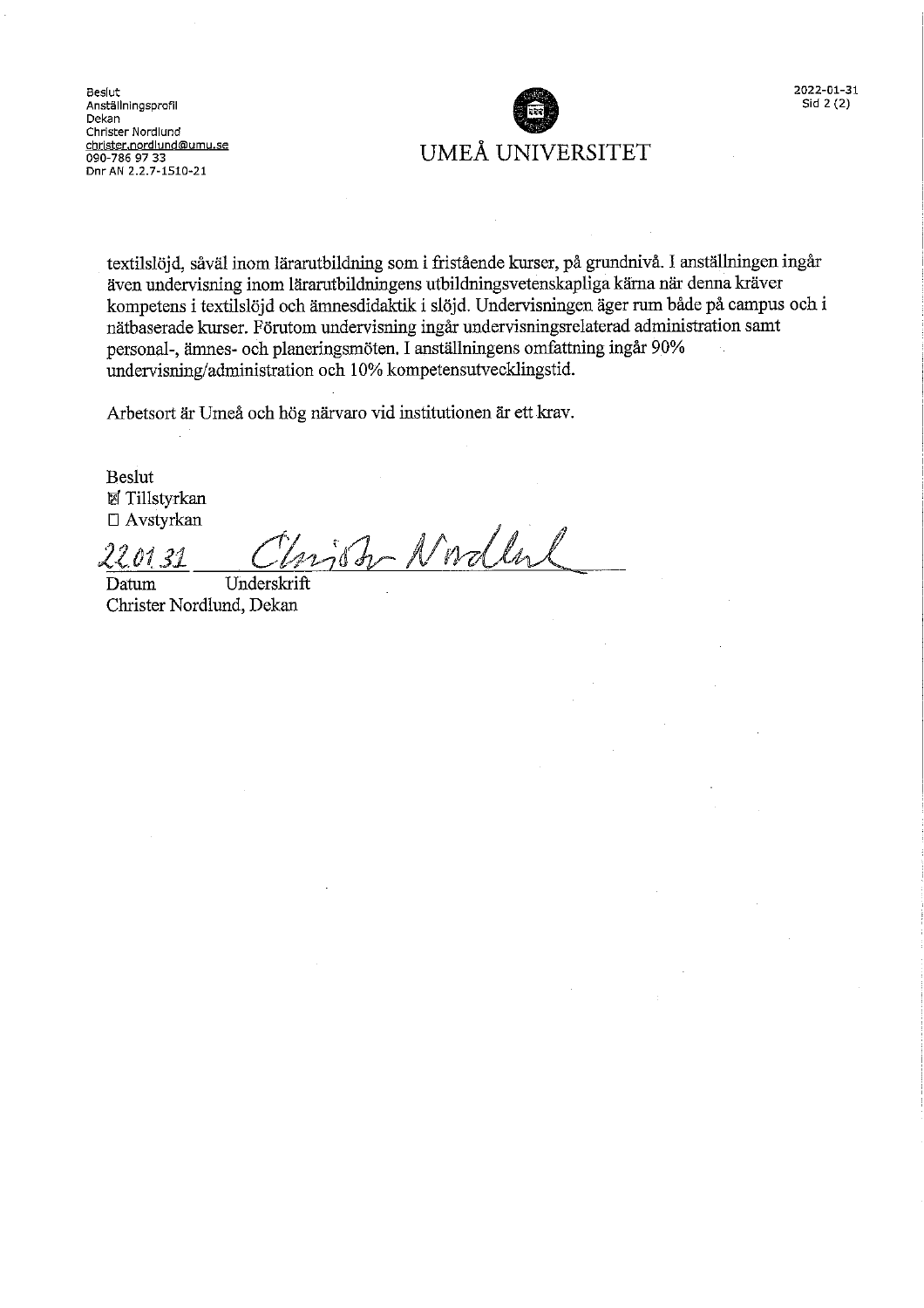$Sid 1(1)$  $39$  $\forall n$ lagn

2022-01-31

Beslut Dekan christer.nordlund@umu.se 090-786 97 33 AN 2.2.1-1814-21

UMEÅ UNIVERSITET

# Utseende av sakkunnig vid anställning av universitetslektor i idéhistoria, AN 2.2.1-1814-21

Humanistiska fakulteten, Umeå universitet beslutar att utse docent Stefan Gelfgren vid Umeå universitet som sakkunnig vid rubricerad befattning.

Ärendet har föredragits av HR specialist Carina Eurenius Lindberg.

Union-Mollel

Christer Nordlund Dekan

 $\mathcal{L}_{\mathcal{A}}$ 

Expedieras till: Registrator Prefekt och HR-samordnare, Institutionen för idé- och samhällsstudier Carina Eurenius Lindberg